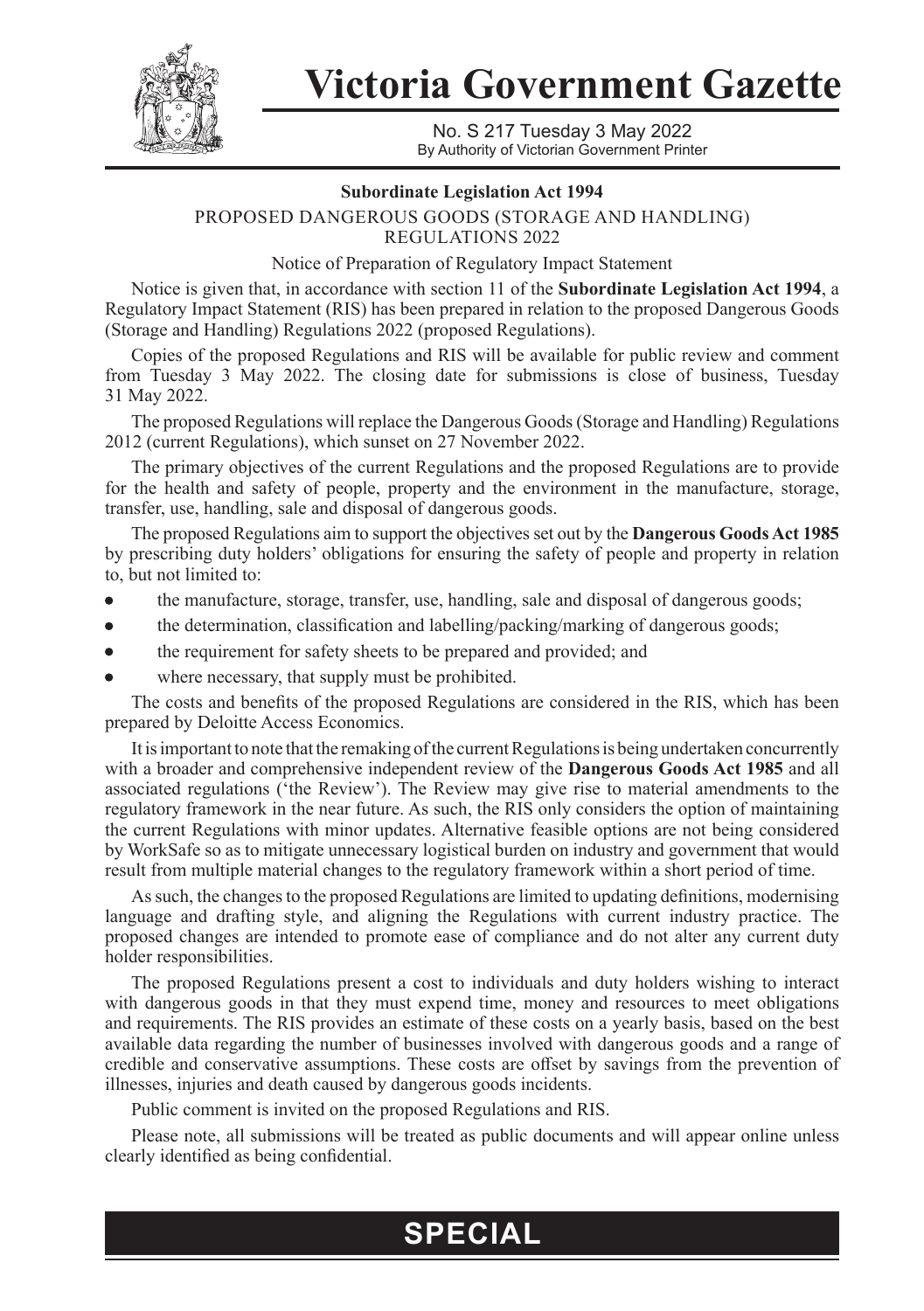Comments should be received by WorkSafe by no later than the close of business on Tuesday 31 May 2022.

Submissions may be lodged electronically using an online form, by email or via post.

Electronic copies of the proposed Regulations and RIS can be obtained from the Victorian Government's engage website: https://engage.vic.gov.au/dangerous-goods-storage-and-handlingregulations-2022 from the WorkSafe Advisory Service on 1800 136 089 (toll-free) or via email: legislation@worksafe.vic.gov.au

> INGRID STITT MP Minister for Workplace Safety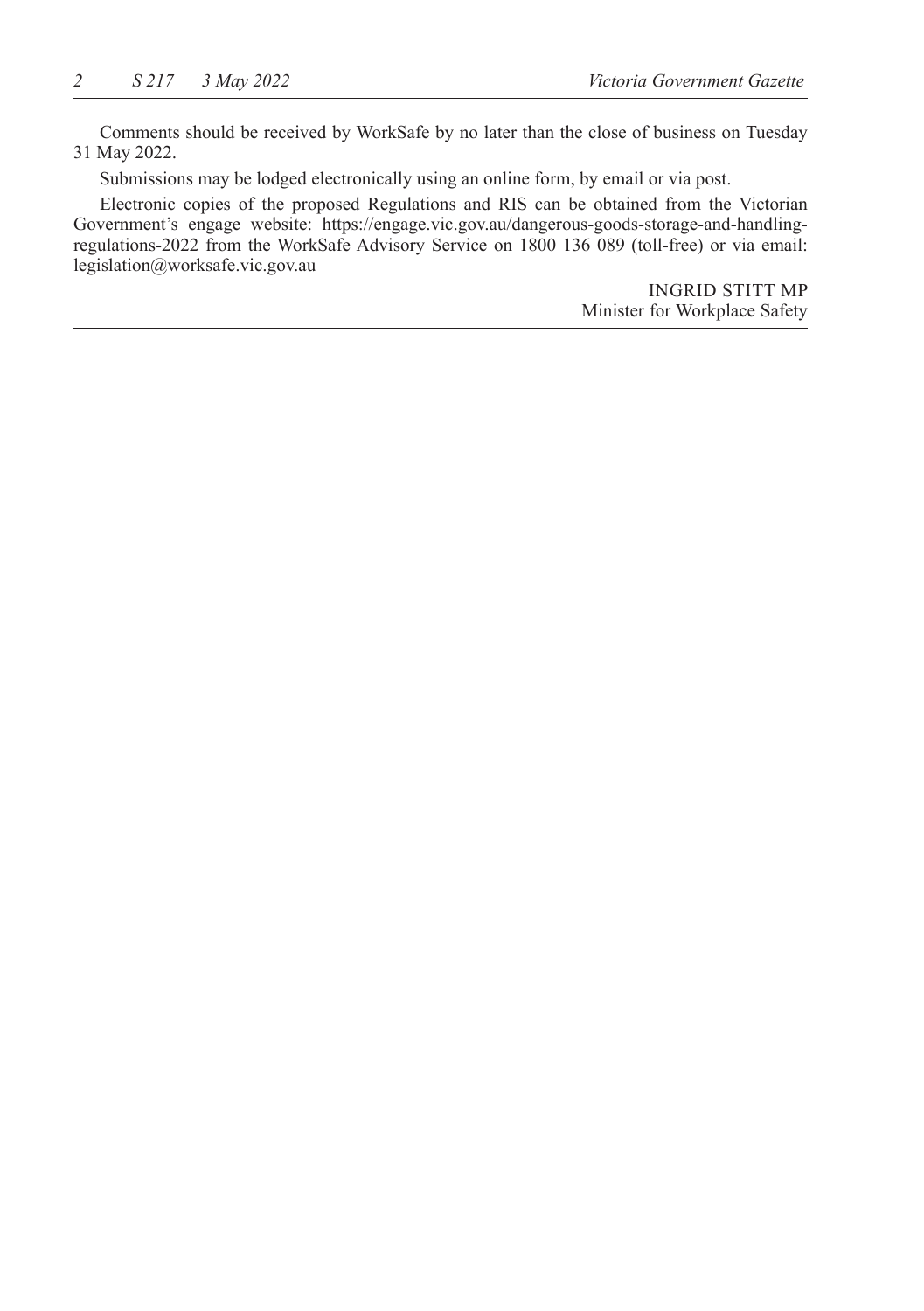This page was left blank intentionally